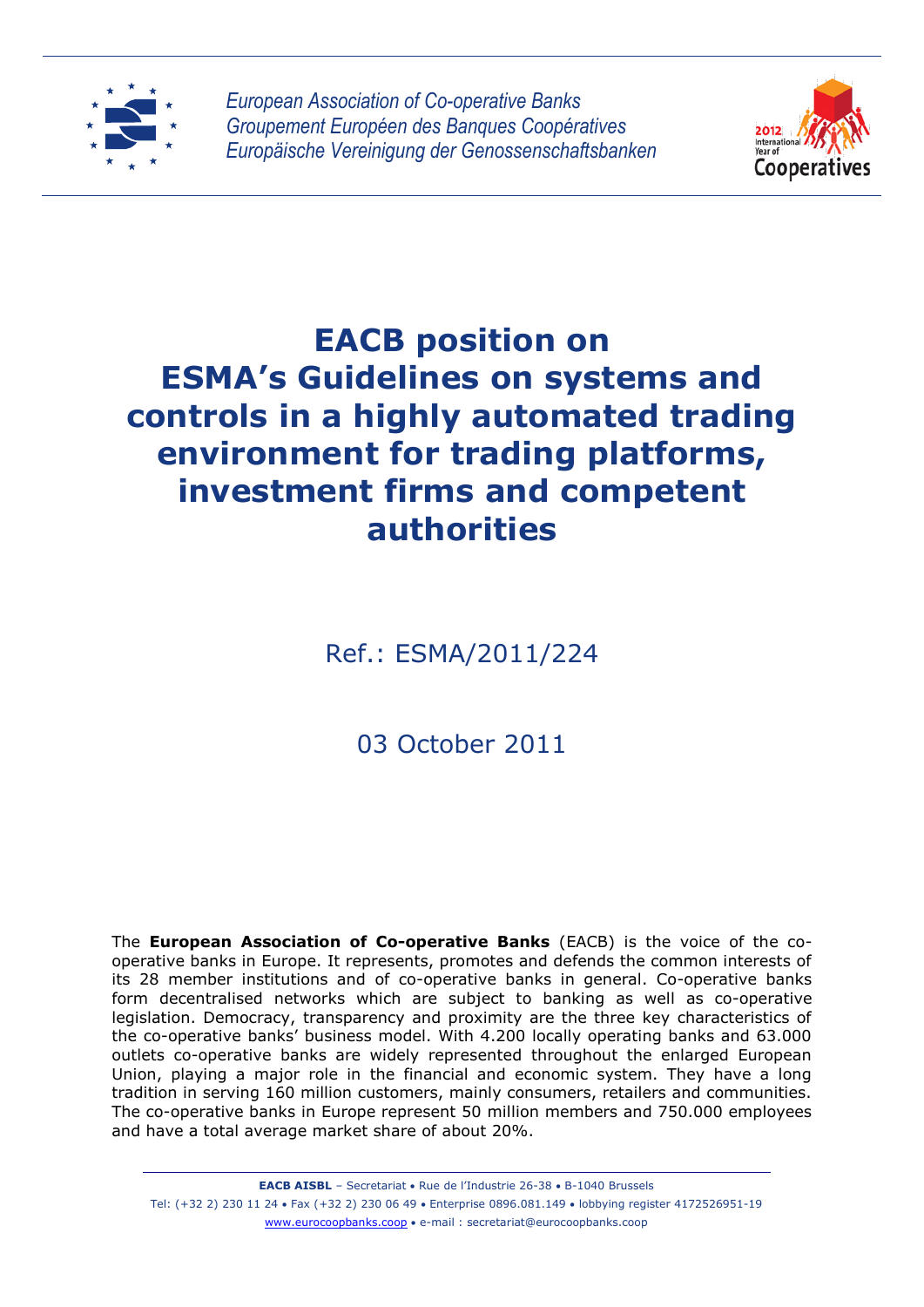



#### **General Remarks**

The members of the European Association of Co-operative Banks (EACB) would like to thank ESMA for the opportunity to briefly comment on its *Guidelines on systems and controls in a highly automated trading environment for trading platforms, investment firms and competent authorities* of July 2011 (Ref.: ESMA/2011/224).

First off, we believe that it is of the utmost importance to make our markets more resilient and stable. We support ESMA's general view that the integrity of the market should not be jeopardised by high-frequency trading (HFT) and algorithmic-based trading. We would nevertheless like to provide you with our observations on some of the issues put forward.

As high-frequency trading does not feature prominently in the core business of cooperative bank, we will refrain from commenting on whether the guidelines actually proposed by ESMA would benefit the current situation. We do have to comment, however, on the scope of the proposal which would have an immediate impact on our members.

Indeed, we consider the scope of Guideline 2 (p. 16ff) is too broadly formulated, as it does not only apply to investment firms active in high-frequency trading business, but to all investment firms engaged in "electronic trading systems" which would also include simple electronic order routing systems used by co-operative banks to relay retail client's order to the market.

The current proposal would have a disproportionate impact on small investment firms and we would consider it imperative to distinguish between different types of investment businesses, as some of the obligations required under Paragraph 2 (p. 17f), such as realtime monitoring of trading, are far too onerous to be implemented by small investment firms not involved in HFT. We believe the introduction of a proportionality criterion to be necessary, as not doing so would expose many of our members to huge additional organisational requirements and burdens – while being unable to trigger price movements or to cause any disorder to the market with regards to their trading activity.

In conclusion, we would ask ESMA to refine its current approach, as explained above, in order assure that investment firms, which are not active in the high-frequency trading markets, are not unduly affected by the newly proposed measures.